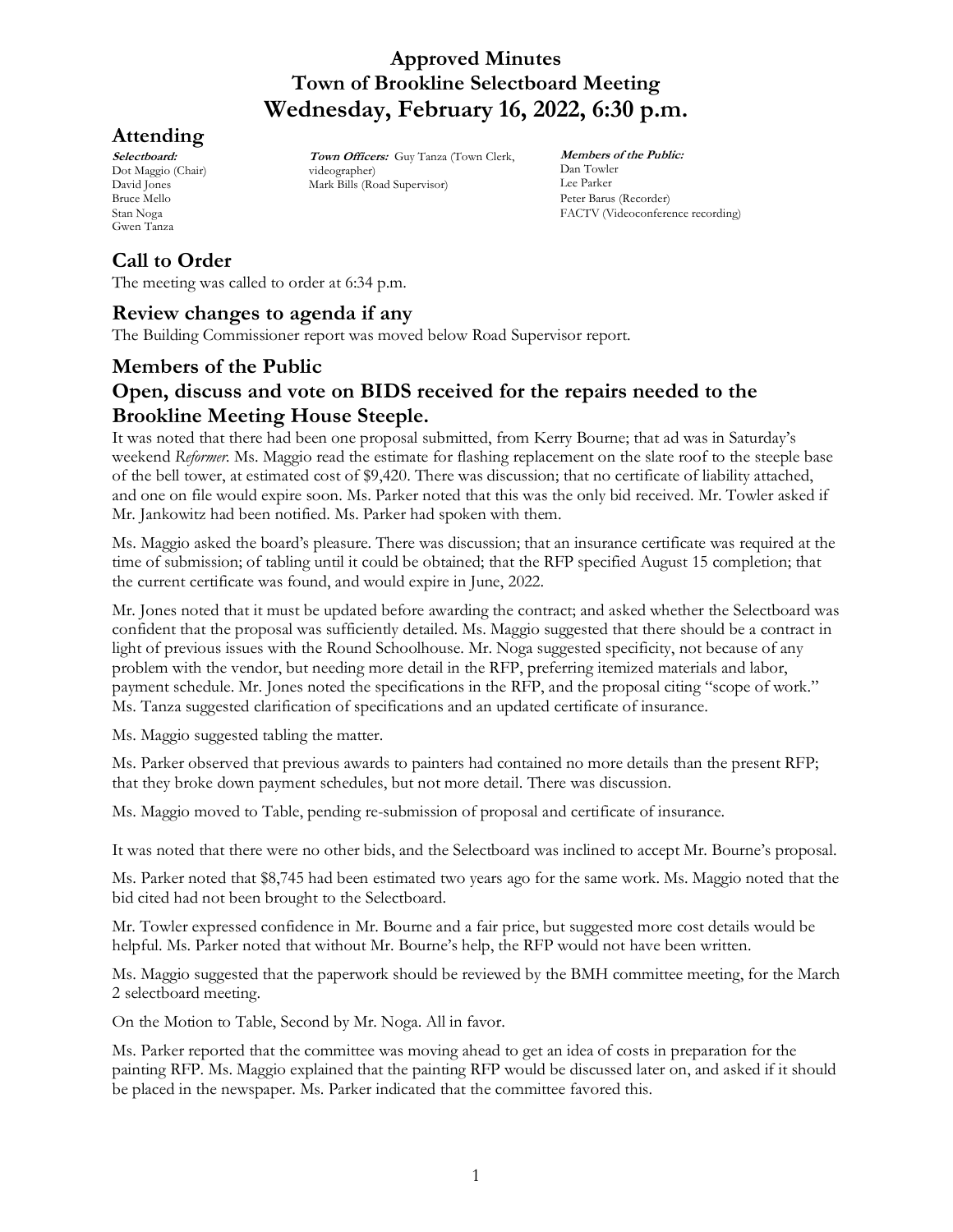It was noted that both bids would be decided on March 2

### **Approve Minutes**

### **Regular meeting minutes from February 2, 2022**

Ms. Maggio moved to approve the minutes for February 2, 2022, as amended. Second by Mr. Jones. All in favor.

### **New Business**

### **Highway Grants - Appoint Stan Noga to supervise the necessary oversight on current and future grant work done for the town of Brookline's Roads and Highways.**

Ms. Maggio noted that Mr. Noga had offered to take on some of the grant-writing work.

Ms. Maggio moved to appoint Stan Noga to supervise the necessary oversight on current and future grant work done for the town of Brookline's Roads and Highways. Second by Mr. Jones. All in favor.

### **Old Business**

#### **Review and sign updated contract to AS Clark for winter maintenance of town roads.**

Ms. Maggio had circulated a document for the selectboard's perusal; some updates were made; the Selectboard reviewed the document in detail. Mr. Jones noted that the previous contract for highway maintenance and winter plowing materials was formatted differently, so that the contract now seemed to include maintenance as well as materials; that this document was not just the previous one with a new date; and that the vendor might question the added comma. Ms. Maggio explained that the VLCT had recommended the contract language. Mr. Noga discussed the way the contracts were structured. Mr. Jones suggested that the present document be considered a new contract with A. S. Clark & Son, rather than an extension of the previous one. Ms. Maggio noted that it could be worded as explicitly extended. Mr. Jones suggested that the contract should not be executed as the same agreement as before, unless using the identical document language.

There was discussion; that the modifications were intended to limit the scope to winter work; about what agreements were in place for repair work before the recent storm. It was noted that A. S. Clark was listed an emergency vendor with the town. There was discussion of drafting a cover letter explaining that it was an extension of the existing contract; that the language be changed to make clear that the agreement was for Winter work only; and the possibility of offering a new agreement that would include Summer work. Ms. Maggio noted that the contract was still valid until December 31, 2022, citing Article 3, which had been signed; and that there had been a second, unsigned version of the contract.

### **Vendor packet / Contract for BMH Repairs**

Ms. Maggio suggested that besides the listing of documents requested by the Treasurer, that contracts should have more detailed specifications. There was discussion; of misunderstandings during a recent RSH project. Mr. Jones suggested developing a template with all necessary generic language, which could then have specific information added. Mr. Noga emphasized the value of clear contract language. Ms. Maggio read from an award letter template, listing forms to be submitted by accepted vendors.

#### **Town Informational Meeting - Wednesday February 23, 2022 via ZOOM At 6:30. Discussion.**

Ms. Maggio discussed the meeting, members to arrive at 5:45 to set up and test equipment; that questions from the audience on an agenda item would be answered if possible; that the appropriation package would be needed in order of vote.

There was discussion; that ballots were online and in the mail; Mr. Noga offered a summary of the employment rationale to send in advance of the meeting. Mr. Jones noted that previously, notes about every item had been prepared, and it had been useful whether the notes were used or not; that there were 31 Articles, each of which must be read and comments allowed; that difficult questions could be anticipated. Mr.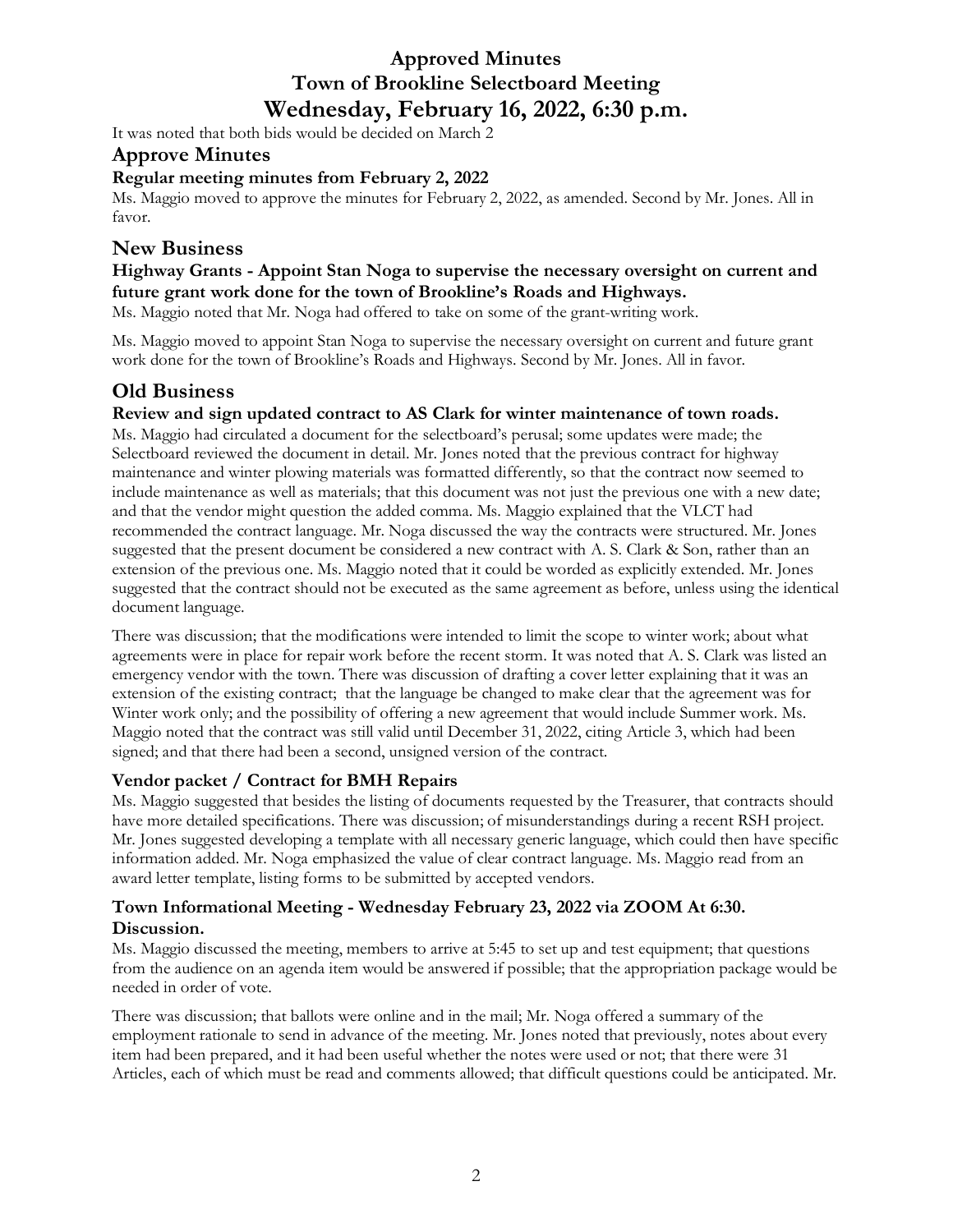Jones suggested , preparing rationales for budget increases, citing rising costs, etc. There was discussion of technical administration of the videoconference.

### **Contract with Suzy's Little Peanuts Daycare – Sign**

Signing the contract was tabled pending receipt of the document from SLP.

### **Review - approve for posting the RFP for Painting the BMH Steeple**

Ms. Maggio invited comment; changes were discussed. Ms. Maggio read the specifications aloud and suggested changes to date and time, removal of itemization.

# **Summary / Update Reports**

### **Town Clerk - Guy Tanza**

Mr. Tanza reported that absentee ballots had been mailed, 21 requests so far out of 442 registered voters; that animal licenses and real estate market were slowing; the Board of Civil Authority would need ballot counters on February 28; that ballot requests could be made online or in the office; and expressed hopes for a good turnout for Town Meeting, by Australian ballot.

### **Selectboard Chair Report - Dot Maggio**

#### **ACO - Nuisance Dog Report**

Ms. Maggio reported a post on the listsrv about some stray dogs sighted by residents.

#### **Town Health Officer - Update on pesticide drift concerns**

Ms. Maggio reported that the matter had been updated by the Department of Agriculture, case closed, safety regulations followed; to be filed with the loose dogs report.

#### **Coronavirus State & Local Fiscal Recovery Funds. Action required**

Ms. Maggio reported that the action involved photo recognition and officials responsible for certain reports; that there would be a few weeks (until April 15) to review and be in touch with WRC.

### **Grant Update - Stan Noga**

Mr. Noga noted that a meeting had been scheduled; looked at a summary of the salt/sand shed agreements; asked the assistant treasurer to help with paperwork, and would meet to go over the materials; and discussed a document cited last meeting about required reports to the state. There was discussion; of expenditures on class 2, 3, 4 roads, time to complete those reports, one report incorrectly filled out (for posting roads); a capital expenditure form; compliance with roads and bridges standards; that WRC would help with those documents. Mr. Noga offered to work with the members to do what was needed to bring the town into compliance, and thanked members for their help.

#### **Any other reports or discussions by selectboard members**

Mr. Jones discussed VTRANS and WRC, noting that Ron Bell had announced final changes VTRANS required, and was nearly ready to do the RFP; that eventually an inspection engineer would be needed on the project; and assuming the Selectboard would. do this, there could be reason to hire jointly, in light of the work WRC was doing with several surrounding towns; that the project had been waiting for Bell and VTRANS to complete their work.

Ms. Maggio had received suggestions from Mr. Bills. Mr. Jones noted the months of reviews that had been done, that no changes could be made. Mr. Bills explained that crushed stone was being stockpiled under a tarp, that the old shed would have to be torn down, but that the stone could be stored in the old shed, and the new one relocated; that as designed, snow would come off the roof in front of the old building at the designated location; and the shed faced directly into the weather; that trucks delivering material would have difficulty lining up with the building; that locating it at the south end would resolve these issues; that the shed could be moved, instead of being torn down. Mr. Jones noted an environmental review that had taken months, completed a year ago; that proposing relocation of the building would probably require all of that to be done over again; and suggested that Chris Hunt (VTRAS) or Ron Bell (WRC) be consulted; and that Mr. Jones would not be taking any further action regarding the project. Mr. Noga discussed the work that had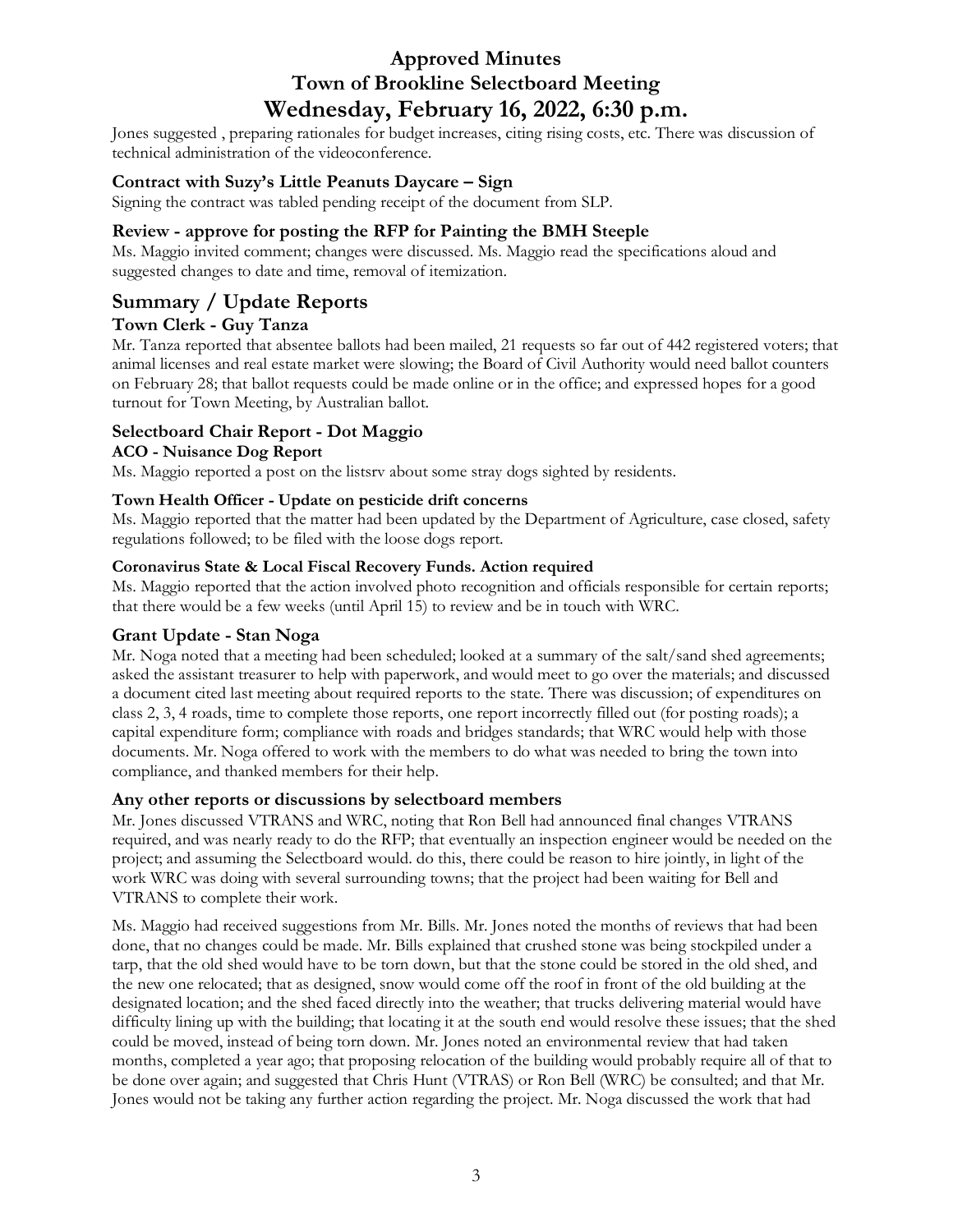been done, and that changes would certainly increase costs; and offered to make an inquiry to see what could be done.

### **Road Supervisor Report - E. Mark Bills**

Mr. Bills reported on road salt delivery; calling around for summer equipment rentals, waiting on rental rates, whether a mowing and digging attachments would be available; and had discussed potential imminent mud weather with Mr. Clark.

### **Building Commissioner Report - Bruce Mello**

Mr. Mello discussed issues and events at the school; a list showing 1989 to 2010 when WCSU took over, and when it was returned to the town; that a lot of people had contributed to the work; considered the idea of hiring a building maintenance manager; and that current work on the BMH under the committee was moving well.

Mr. Mello Discussed the history of the school, with regard to who had been maintaining it over the years; and various maintenance problems and associated costs; the work done to date; checking the thermostats for the zones; wiring issues addressed; communications in the event of failure; invited members to a meeting about future replacement of aged out, inefficient, costly boilers; had consulted efficiency Vermont; researched history of maintenance and repairs; and emphasized the need for a plan for the boilers.

Mr. Mello reported on the budget; yearly inspection of the water system (running 11 months without problems); battery and filter replacement; and a Cota & Cota service contract.

### **Communications**

### **Regular Mail**

• none

#### **Email**

• re: local 103 FOIA request for data collected for the electrical bid; Ms. Maggio discussed and provided copies of letters written and sent on behalf of the board;

# **Pay Orders**

#### **Payroll**

Ms. Maggio moved to approve Payroll Warrant #22-32 , dated February 16, 2022, in the amount of \$3,877.38. Second by Mr. Jones. All in favor.

#### **Accounts Payable**

Ms. Maggio moved to approve Accounts Payable Warrant #22-33 , dated February 16, 2022, in the amount of \$10,014.00. Second by Mr. Noga.

There was discussion of two items. On the Motion, all in favor.

**Set agenda for the Reorganization Meeting on Wednesday March 2, 2022**

**Reminder - Special Selectboard Meeting via ZOOM on Wednesday February 23, 2022. The Town Informational Meeting will begin at 6:30 for questions / answers to the 2022-23 town budget. Australian Ballot voting on Monday February 28, 2022 9 am to 7 pm at Town Hall or by absentee ballot if requested.**

### **Adjournment**

Ms. Maggio moved to Adjourn. Second by Mr. Mello.

Mr. Tanza thanked all for help and support, Mr. Jones who was stepping down; Mr. Bills. Mr. Jones thanked the selectboard

On the Motion, all in favor.

The meeting was adjourned at 8:43 p.m.